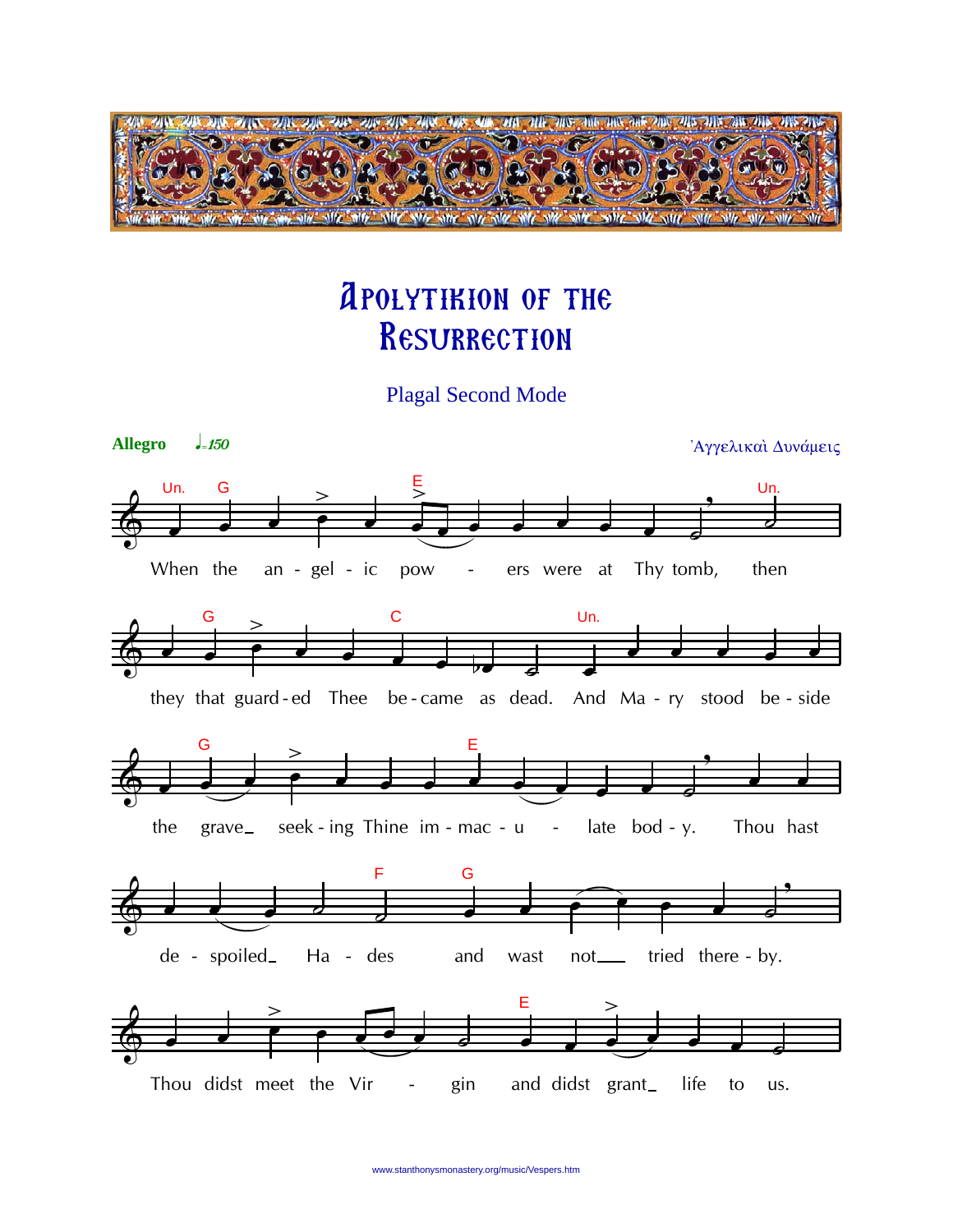

## Glory...

Δόξα Πατρί





## **Both now...**

Καὶ νῦν





es. A - men.